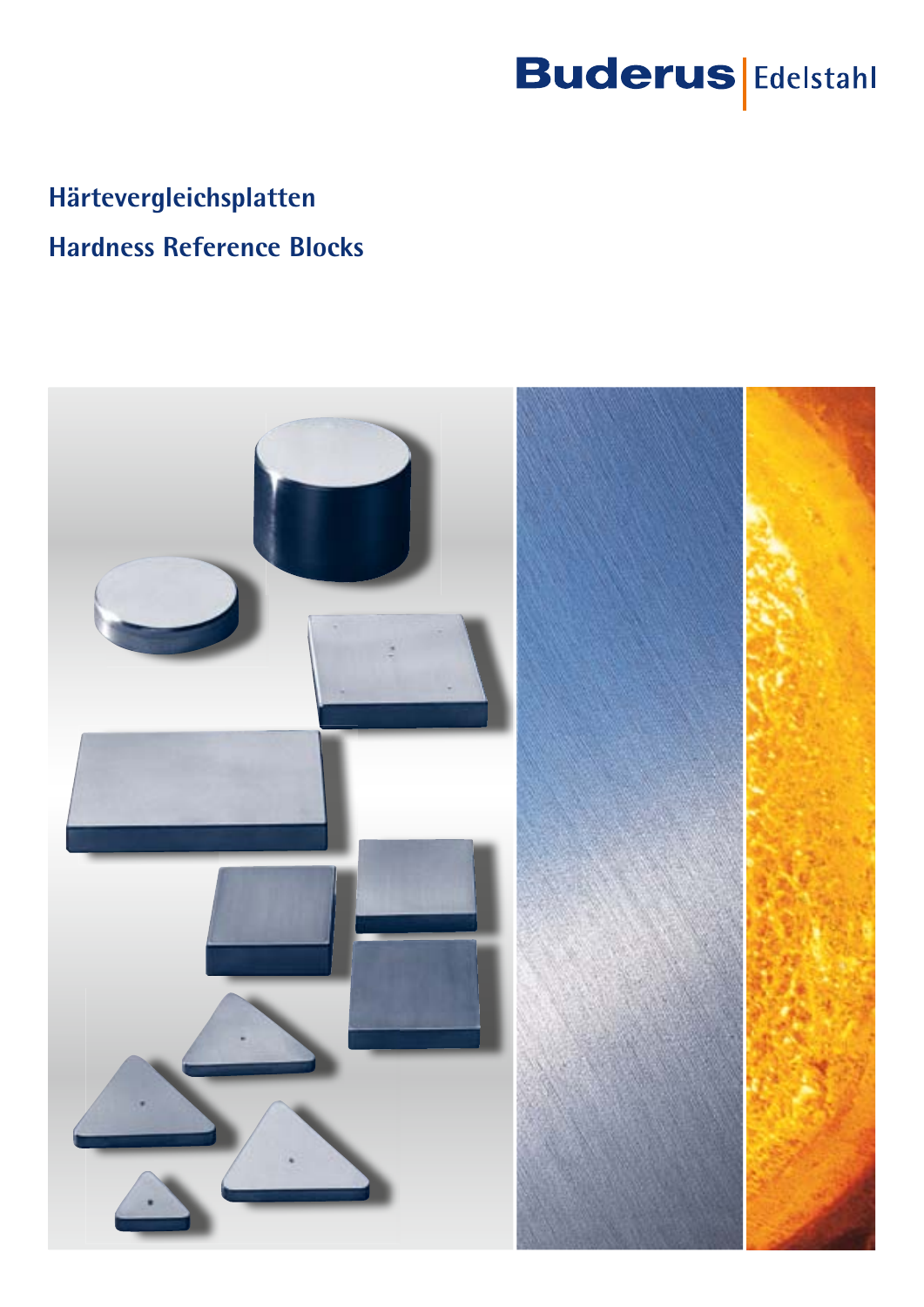### **Buderus Härtevergleichsplatten**

**Härtevergleichsplatten dienen der jährlichen indirekten Prüfung und Kalibrierung der Härteprüfmaschinen, der periodischen (täglichen) Prüfung der Prüfmaschine (siehe Seite 8) sowie einer Übertragung einer Härteskale auf eine Prüfmaschine. Sie sind damit ein unentbehrliches Hilfsmittel des betrieblichen Qualitätsmanagement. Nur durch den Einsatz von hochwertigen und präzisen Härtevergleichsplatten, die nach den gültigen Normen mit minimaler Meßunsicherheit kalibriert werden, kann die Funktionsfähigkeit einer Härteprüfmaschine sichergestellt werden.**

Die Qualitätsanforderungen an die Härtevergleichsplatten in Bezug auf die notwendige Homogenität, Gefügestabilität, Gleichmäßigkeit der Härte, Oberflächenbeschaffenheit usw. sind in den entsprechenden internationalen, europäischen und nationalen Normen beschrieben und werden von den Buderus-Platten weit übertroffen. Die gesamte Herstellung erfolgt nach einer mit dem Materialprüfungsamt Nordrhein-Westfalen (MPA NRW) vereinbarten Qualtitätsrichtlinie, die gegenüber der Norm erheblich engere Werte vorschreibt. So sind beispielsweise bei der mechanischen Bearbeitung die Grenzwerte der qualitätsrelevanten Formparameter Rauheit, Ebenheit und Planparallelität gegenüber der Norm halbiert. Dies erfordert eine äußerst aufwendige Fertigung, was bereits mit der Auswahl und Produktion des entsprechenden Vormaterials beginnt und sich über komplizierte Wärmebehandlungsverfahren, sorgfältigste Bearbeitung, bis zur Kalibrierung beim MPA NRW fortsetzt.

Grundsätzlich sollten die für die indirekte Prüfung eingesetzten Härtevergleichsplatten, im Härtebereich und elastisch, plastischen Verhalten mit dem zu prüfenden Werkstück weitgehend übereinstimmen. Aus diesem Grunde wurde auch für den unteren Härtebereich, der mit Stahl nicht mehr abzudecken ist, mit neuen Methoden der Werkstofftechnik eine den Normen entsprechende Härtevergleichsplatte aus Aluminium entwickelt.

Der Bereich Kalibrierung von Härtevergleichsplatten des MPA NRW ist als DKD-Kalibrierlabor akkreditiert beim Deutschen Kalibrierdienst (DKD), der Unterzeichner des multilateralen Übereinkommens mit der European Cooperation for Accreditation (EA) zur gegenseitigen Anerkennung von Kalibrierscheinen ist. Daher genießen die kalibrierten Buderus-Härtevergleichsplatten nicht nur in Deutschland, sondern auch international uneingeschränkte Akzeptanz.

Bei der Anwendung von Härtevergleichsplatten ist es unerheblich ob der Wert der lieferbaren Standardhärte mit dem tatsächlich ermittelten Kalibrierwert genau übereinstimmt, da die Skalenanpassung nach den gültigen Normen mit mindestens zwei Härtewerten erfolgt, von denen jeweils einer über und der andere unter dem Härtewert der Probe liegt.

Eine Härtevergleichsplatte ist entsprechend den normativen

Vorgaben nur für das Prüfverfahren und die Prüfbedingung verwendbar, für die sie kalibriert wurde.

# **Buderus Hardness Reference Blocks**

**Hardness reference blocks are used for annual verification and calibration of hardness testing machines, the periodic (daily) check (see page 8) and sometimes for overtaking of hardness scales on a hardness testing machine. That's why they are a necessary help of industrial Quality Management. Only the use of high quality, precise hardness reference blocks calibrated to applicable standards can ensure the functionality and relative reliability and accuracy of measurement of a hardness testing machine.**

The quality requirements for hardness reference blocks in respect of the necessary homogeneity, microstructure stability, uniformity of hardness, surface quality, are described in the corresponding international, european and national standards, and are easily exceeded by the Buderus blocks. The limits for the single parameters were much reduced within the internal guideline agreed upon with the materials testing institute of Nordrhein-Westfalen (MPA NRW). For the mechanical treatment for instance the parameters for roughness, flatness, and parallelism are reduced to half the values of the standards. This requires extremely sophisticated production, starting with the selection and production of suitable input stock, and including complicated heat treatment processes, extremely careful machining and calibration at the MPA NRW.

The hardness reference blocks used for indirect verification should conform largely to the work piece to be tested, in terms of material characteristics and hardness range. For this reason a hardness reference block made of aluminium was developed for the lower hardness range which can not be covered by steel, using new materials technology methods.

The division of MPA NRW responsible for calibration of hardness reference blocks has been accreditated as DKD-calibration Laboratory of Deutscher Kalibrierdienst (DKD) who is signatory of the multilateral agreement of the European Cooperation for Accreditation (EA) for mutual recognition of calibration certifcates. That ist one of the reasons why the calibrated hardness reference blocks distributed by Buderus are accepted without reservation not only in Germany but as well internationally.

When using hardness reference blocks it is irrelevant whether the value of the nominal hardness to be delivered corresponds exactly to the actual calibration value observed, since scale adaptation should be carried out with at least two hardness values.

A hardness reference block shall only be used as according to the standards to that method and test condition for which it was calibrated.

*Ebenheitsprüfung an Makro-Platten Flatness test on macro blocks*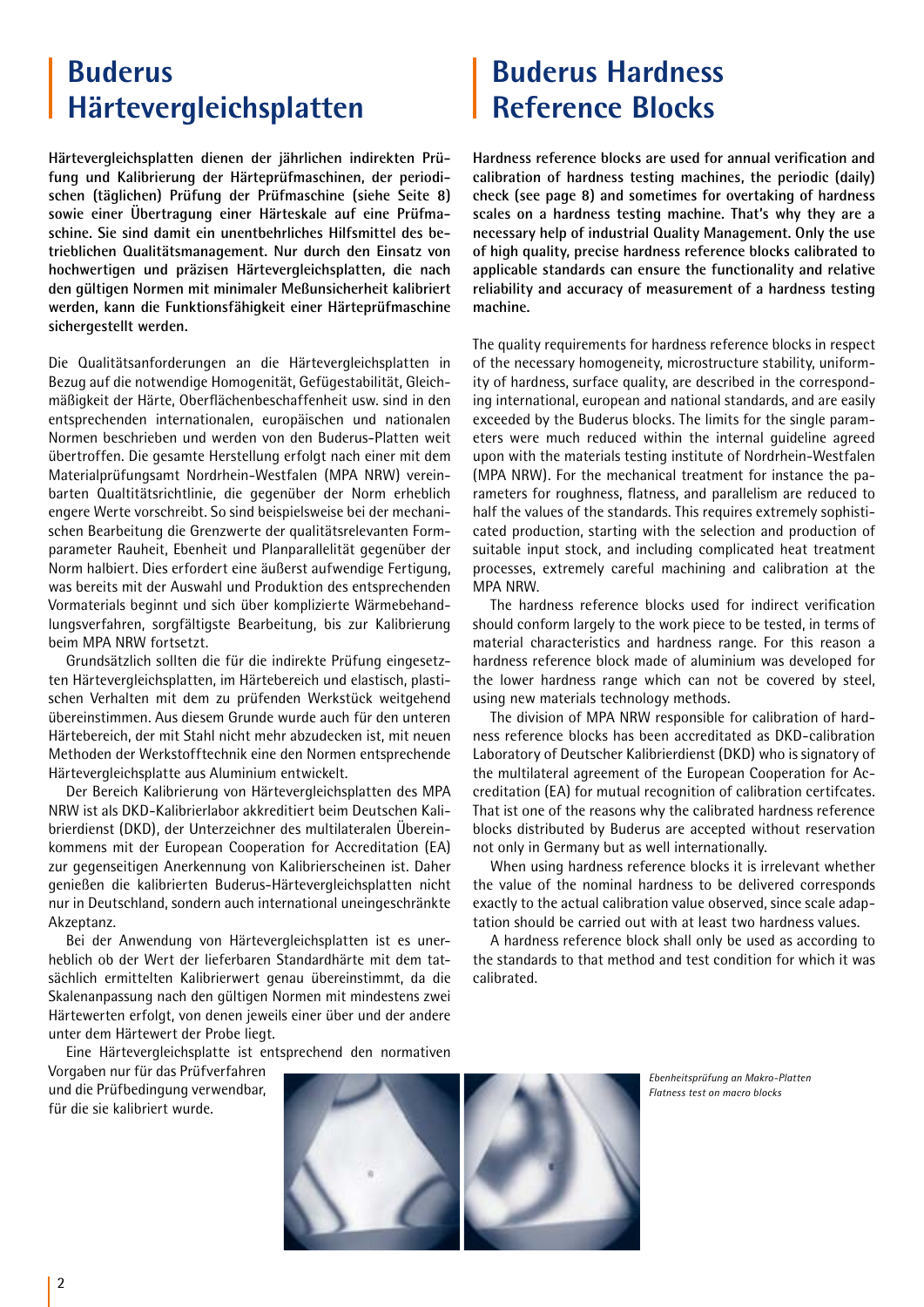# **Rockwell**

#### **Härtevergleichsplatten aus Stahl für das Rockwell-Prüfverfahren**

Bei der Härteprüfung metallischer Werkstoffe wird das Rockwell-Verfahren wegen der einfachen Handhabung und Auswertung sowie der Automatisierbarkeit am häufigsten angewandt. Die Ermittlung des Härtewertes erfolgt durch die Messung der bleibenden Eindringtiefe. Die verschiedenen Härteskalen unterscheiden sich hinsichtlich

- **l** Eindringkörper
- **l** Prüfvorkraft
- **l** Prüfgesamtkraft
- **l** Berechnung des Härtewertes.

Als Eindringkörper werden je nach Prüfverfahren ein Diamantkegel bzw. eine Hartmetallkugel (W) oder eine Stahlkugel (S) verwendet.

Buderus Rockwell Härtevergleichsplatten mit Kalibrierscheinen des Material-Prüfungsamtes Nordrhein-Westfalen (MPA-NRW) sind lieferbar für alle genormten Prüfverfahren.



Plattengröße/Block size: 60 x 60 x 16 mm Plattengewicht ca./Block weight approx: 0,45 kg

#### oder/or



 Plattengröße/Block size: 70 x 70 x 70 x 6 mm Plattengewicht ca./Block weight approx.: 0,13 kg

#### **Hardness Reference Blocks made of Steel for the Rockwell Test**

The method most commonly used for hardness testing of metal materials is the Rockwell hardness test, because of it's simplicity of operation and evaluation, and capability for automation. The hardness value is determined by measuring the permanent depth of indentation. The various hardness scales differ in terms of **l** indenter

- **l** preliminary test force
- **l** total test force
- **l** calculation of the hardness value.

Depending on the particular test condition, the indenter used is a diamond cone or a hard metal alloy ball (W) or a steel ball (S).

Buderus Rockwell test blocks with a test certificate from MPA NRW are available for all standard test methods.



*Lichtinterferenzbild eines Rockwelleindrucks*

Entsprechend der neuen Rockwell Norm wird jedoch die Quadratplatte wegen der größeren Dicke dringend empfohlen.

According to the new Rockwell standard the use of a square block with a larger thickness however is highly recommended.

| <b>Härteskala</b><br>Hardness scale |       |      |      |      |      | Standard-Härtewerte/Nominal hardness values |      |      |      |      |      |      |      |       |      |
|-------------------------------------|-------|------|------|------|------|---------------------------------------------|------|------|------|------|------|------|------|-------|------|
| <b>HRA</b>                          |       | 40   | 49   | 55   | 59,8 | 62,4                                        | 65   | 67,6 | 70,2 | 72,8 | 75,4 | 78,1 | 80,7 | 82    | 83,4 |
| <b>HRB</b>                          | (S/W) | 60   | 75   | 90   | 100  |                                             |      |      |      |      |      |      |      |       |      |
| <b>HRC</b>                          |       |      |      |      | 20   | 25                                          | 30   | 35   | 40   | 45   | 50   | 55   | 60   | 62/63 | 65   |
| <b>HRF</b>                          | (S/W) | 90   | 95   |      | 115  |                                             |      |      |      |      |      |      |      |       |      |
| <b>HR15N</b>                        |       |      |      |      | 67,7 | 70,5                                        | 73,4 | 76,2 | 79,1 | 81,9 | 84,7 | 87,5 | 89,9 | 90,8  | 91,3 |
| HR30N                               |       |      |      |      | 41,2 | 45,6                                        | 50,1 | 54,6 | 59,1 | 63,6 | 68   | 72,1 | 76,8 | 79    | 81,2 |
| <b>HR45N</b>                        |       |      |      |      | 19,7 | 25,4                                        | 31,2 | 37   | 42,8 | 48,5 | 54,3 | 60   | 65,7 | 68,5  | 71,4 |
| <b>HR15T</b>                        | (S/W) | 80   | 86,5 | 91   | 92,2 |                                             |      |      |      |      |      |      |      |       |      |
| <b>HR30T</b>                        | (S/W) | 56,5 | 69,2 | 77,3 | 82   |                                             |      |      |      |      |      |      |      |       |      |
| <b>HR45T</b>                        | (S/W) | 33,5 | 52,8 | 64,6 | 72,1 |                                             |      |      |      |      |      |      |      |       |      |
| <b>HRG</b>                          | (S/W) |      | 62   |      | 81   | 87                                          | 94   |      |      |      |      |      |      |       |      |
| <b>HRE</b>                          | (S/W) | 95   |      |      |      |                                             |      |      |      |      |      |      |      |       |      |
| <b>HRD</b>                          |       |      |      |      | 40   | 44                                          | 48   | 51   | 55   | 59   | 63   | 67   | 71   | 73    | 75   |
| <b>HRK</b>                          | (S/W) | 76   | 97   |      |      |                                             |      |      |      |      |      |      |      |       |      |
| HR62,5                              |       |      |      |      | 58,2 | 61                                          | 63,7 | 66,4 | 69,2 | 72   | 74,7 | 77,5 | 80,2 | 81,6  | 83   |
| HB-T 2,5/187,5                      | (W)   |      | 25   | 53   | 61   | 65                                          |      |      |      |      |      |      |      |       |      |
| HB-T 2,5/62,5                       | (W)   | 72   | 80   | 85   |      |                                             |      |      |      |      |      |      |      |       |      |
| HB-T 2,5/31,25                      | (W)   |      | 45   | 65   |      |                                             |      |      |      |      |      |      |      |       |      |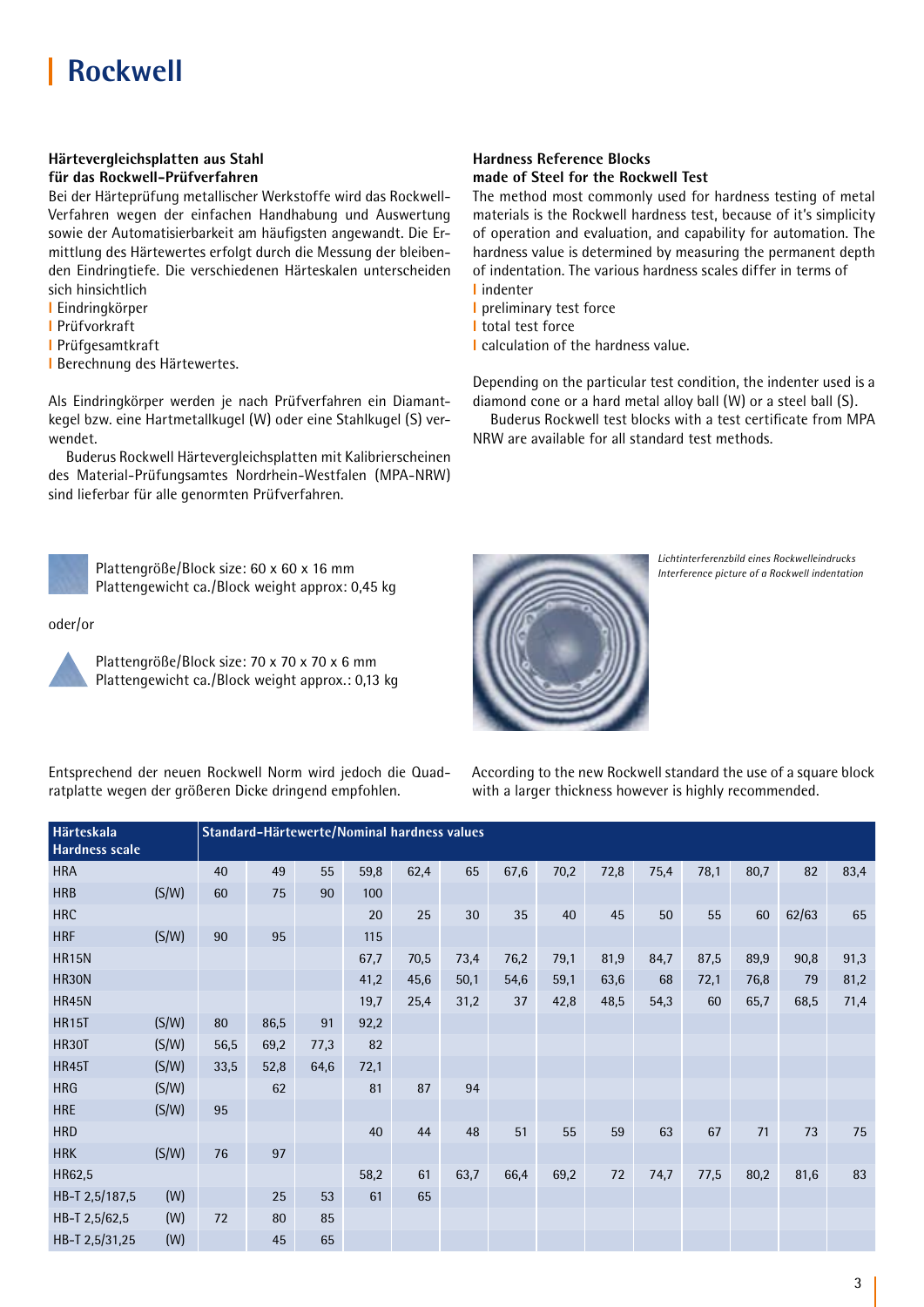# **Vickers**

#### **Härtevergleichsplatten aus Stahl für das Vickers-Prüfverfahren**

Das Verfahren für die Härteprüfung nach Vickers funktioniert ähnlich wie das Brinell-Verfahren, jedoch wird als Eindringkörper eine Diamantpyramide mit quadratischer Grundfläche verwendet. Zur Berechnung des Härtewertes dienen die Prüfkraft und die Länge der mittleren Diagonale des erzeugten Eindrucks.

Je nach Prüfkraft unterscheidet man die lieferbaren Vickers-Prüfplatten in

- **l** Mikro-Platten (HV 0,005 bis HV 10)
- **l** Makro-Platten (HV 1 bis HV 150)

#### **Hardness Reference Blocks made of Steel for the Vickers Test**

Vickers hardness test is comparable to that of Brinell, but the indenter used is a diamond pyramid with a square base. The hardness value is calculated using the test force and the length of the centre diagonal of the resultant impression.

Depending on the test force, a distinction is made in the Vickers test plates available between

**l** Micro blocks (HV 0.005 to HV 10) **l** Macro blocks (HV 1 to HV 150)



 Polierte Oberfläche/Polished surface Plattengröße/Block size: 35 x 35 x 35 x 6 mm Plattengewicht ca./Block weight approx.: 0,035 kg

| <b>Härteskala</b><br><b>Hardness scale</b> |     |     |     |     |     | Standard-Härtewerte/Nominal hardness values |     |     |     |     |
|--------------------------------------------|-----|-----|-----|-----|-----|---------------------------------------------|-----|-----|-----|-----|
| HV 0,001                                   |     |     |     |     |     |                                             |     |     |     |     |
| HV 0,005                                   | 200 | 240 |     |     |     |                                             |     |     |     |     |
| HV 0,010                                   | 200 | 240 |     |     |     |                                             |     |     |     |     |
| HV 0,015                                   | 200 | 240 | 300 | 350 | 400 | 450                                         | 540 |     |     |     |
| HV 0,025                                   | 200 | 240 | 300 | 350 | 400 | 450                                         | 540 | 620 | 720 |     |
| HV 0.03                                    | 200 | 240 | 300 | 350 | 400 | 450                                         | 540 | 620 | 720 |     |
| HV 0,05                                    | 200 | 240 | 300 | 350 | 400 | 450                                         | 540 | 620 | 720 | 840 |
| HV 0,1                                     | 200 | 240 | 300 | 350 | 400 | 450                                         | 540 | 620 | 720 | 840 |
| HV 0.2                                     | 200 | 240 | 300 | 350 | 400 | 450                                         | 540 | 620 | 720 | 840 |
| HV 0.3                                     | 200 | 240 | 300 | 350 | 400 | 450                                         | 540 | 620 | 720 | 840 |
| HV 0.5                                     | 200 | 240 | 300 | 350 | 400 | 450                                         | 540 | 620 | 720 | 840 |
| HV <sub>1</sub>                            | 200 | 240 | 300 | 350 | 400 | 450                                         | 540 | 620 | 720 | 840 |
| HV <sub>2</sub>                            | 200 | 240 | 300 | 350 | 400 | 450                                         | 540 | 620 | 720 | 840 |
| HV <sub>3</sub>                            | 200 | 240 | 300 | 350 | 400 | 450                                         | 540 | 620 | 720 | 840 |
| HV <sub>5</sub>                            | 200 | 240 | 300 | 350 | 400 | 450                                         | 540 | 620 | 720 | 840 |
| <b>HV 10</b>                               | 200 | 240 | 300 | 350 | 400 | 450                                         | 540 | 620 | 720 | 840 |



*Lichtinterferenzbild eines Vickerseindrucks Interference picture of a Vickers indentation*

Platten mit Härtewert 140 HV sind nur als Makro-Platten (Schenkellänge 70 mm) lieferbar. Eine Kalibrierung außerhalb des Anwendungsbereiches der Norm erfolgt in Anlehnung an die Norm.

Blocks with hardness value 140 HV are only available as Macro Blocks (side length 70 mm). A calibration outside of the standard range is done by following the standard.



 Polierte Oberfläche/Polished surface Plattengröße/Block size: 70 x 70 x 70 x 6 mm Plattengewicht ca./Block weight approx.: 0,13 kg

| Härteskala<br><b>Hardness scale</b> |     | Standard-Härtewerte/Nominal hardness values |     |     |     |     |     |     |     |     |     |
|-------------------------------------|-----|---------------------------------------------|-----|-----|-----|-----|-----|-----|-----|-----|-----|
| HV <sub>1</sub>                     | 140 | 200                                         | 240 | 300 | 350 | 400 | 450 | 540 | 620 | 720 | 840 |
| HV <sub>2</sub>                     | 140 | 200                                         | 240 | 300 | 350 | 400 | 450 | 540 | 620 | 720 | 840 |
| HV <sub>3</sub>                     | 140 | 200                                         | 240 | 300 | 350 | 400 | 450 | 540 | 620 | 720 | 840 |
| HV <sub>5</sub>                     | 140 | 200                                         | 240 | 300 | 350 | 400 | 450 | 540 | 620 | 720 | 840 |
| <b>HV 10</b>                        | 140 | 200                                         | 240 | 300 | 350 | 400 | 450 | 540 | 620 | 720 | 840 |
| <b>HV 20</b>                        | 140 | 200                                         | 240 | 300 | 350 | 400 | 450 | 540 | 620 | 720 | 840 |
| <b>HV 30</b>                        | 140 | 200                                         | 240 | 300 | 350 | 400 | 450 | 540 | 620 | 720 | 840 |
| <b>HV 50</b>                        | 140 | 200                                         | 240 | 300 | 350 | 400 | 450 | 540 | 620 | 720 | 840 |
| <b>HV 60</b>                        | 140 | 200                                         | 240 | 300 | 350 | 400 | 450 | 540 | 620 | 720 | 840 |
| HV 100                              | 140 | 200                                         | 240 | 300 | 350 | 400 | 450 | 540 | 620 | 720 | 840 |
| <b>HV 120</b>                       | 140 | 200                                         | 240 | 300 | 350 | 400 | 450 | 540 | 620 | 720 | 840 |
| HV 125                              | 140 | 200                                         | 240 | 300 | 350 | 400 | 450 | 540 | 620 | 720 | 840 |
| HV 150                              | 140 | 200                                         | 240 | 300 | 350 | 400 | 450 | 540 | 620 | 720 | 840 |



*Vickerseindruck im Hellfeld Vickers indentation in the bright field*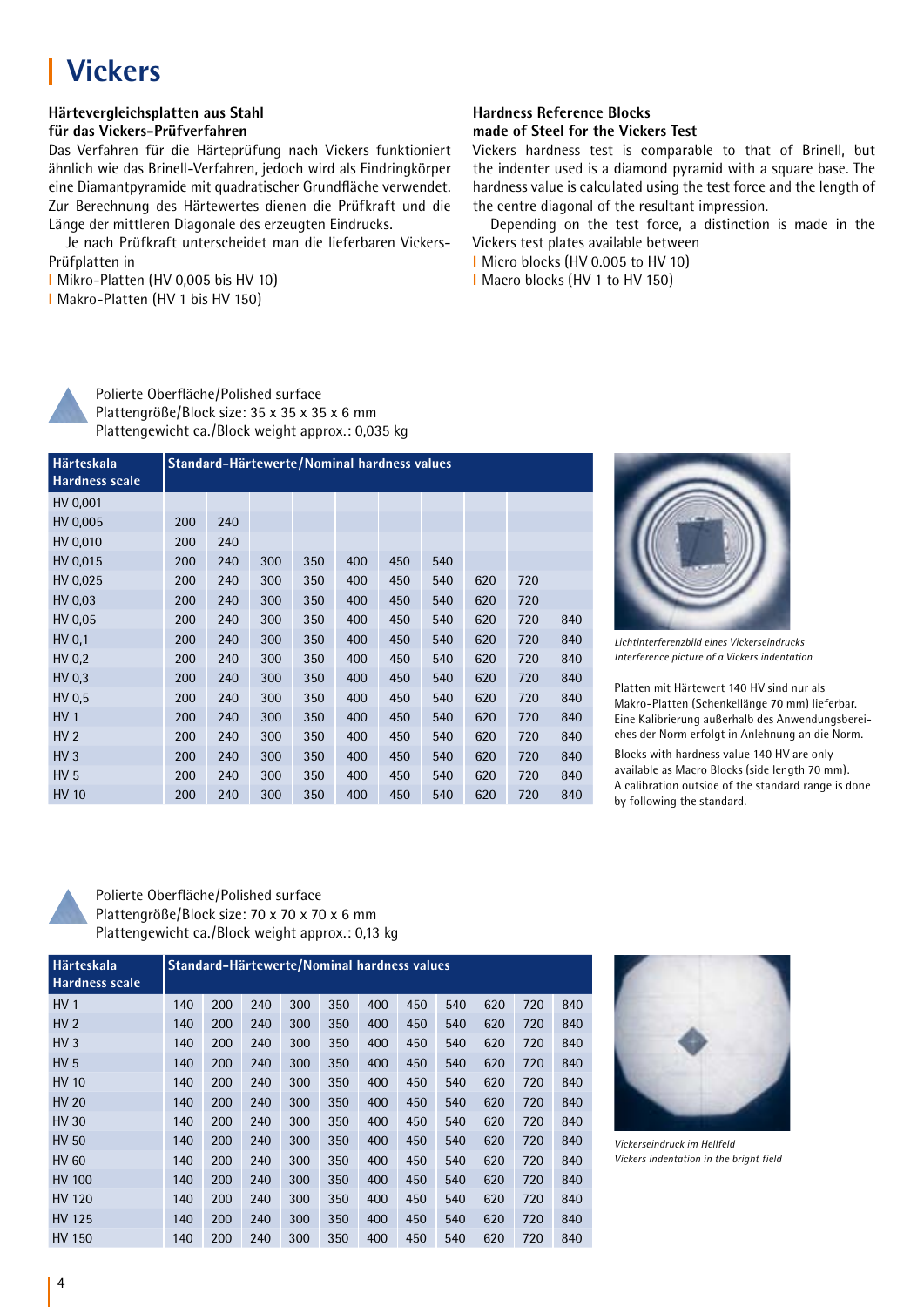# **Knoop**

#### **Härtevergleichsplatten aus Stahl für das Knoop-Prüfverfahren**

Das Verfahren nach Knoop entspricht vom Prinzip her dem Vickers-Prüfverfahren. Als Eindringkörper dient eine Diamantpyramide mit rhombischer Grundfläche.

> Polierte Oberfläche/Polished surface Plattengröße/Block size: 35 x 35 x 35 x 6 mm Plattengewicht ca./Block weight approx.: 0,035 kg

| Härteskala<br><b>Hardness scale</b> |     | Standard-Härtewerte/Nominal hardness values |     |     |     |     |     |     |     |     |     |
|-------------------------------------|-----|---------------------------------------------|-----|-----|-----|-----|-----|-----|-----|-----|-----|
| HK 0.005                            | 140 | 200                                         | 240 |     |     |     |     |     |     |     |     |
| <b>HK 0.01</b>                      | 140 | 200                                         | 240 |     |     |     |     |     |     |     |     |
| HK 0.015                            | 140 | 200                                         | 240 | 300 | 350 | 400 | 450 | 540 |     |     |     |
| HK 0,025                            | 140 | 200                                         | 240 | 300 | 350 | 400 | 450 | 540 | 620 | 720 |     |
| <b>HK 0,05</b>                      | 140 | 200                                         | 240 | 300 | 350 | 400 | 450 | 540 | 620 | 720 | 840 |
| <b>HK 0.1</b>                       | 140 | 200                                         | 240 | 300 | 350 | 400 | 450 | 540 | 620 | 720 | 840 |
| HK 0,2                              | 140 | 200                                         | 240 | 300 | 350 | 400 | 450 | 540 | 620 | 720 | 840 |
| HK 0.3                              | 140 | 200                                         | 240 | 300 | 350 | 400 | 450 | 540 | 620 | 720 | 840 |
| <b>HK 0.5</b>                       | 140 | 200                                         | 240 | 300 | 350 | 400 | 450 | 540 | 620 | 720 | 840 |
| <b>HK1</b>                          | 140 | 200                                         | 240 | 300 | 350 | 400 | 450 | 540 | 620 | 720 | 840 |
| <b>HK2</b>                          | 140 | 200                                         | 240 | 300 | 350 | 400 | 450 | 540 | 620 | 720 | 840 |

# **Brinell**

#### **Härtevergleichsplatten aus Stahl für das Brinell-Prüfverfahren**

Bei dem Brinell-Prüfverfahren wird ein Eindringkörper (Kugel) in die Oberfläche einer Probe eingedrückt und der dabei entstandene Eindruckdurchmesser gemessen. Als Eindringkörper sind seit 1999 nur noch die Hartmetallkugeln (HBW) zugelassen.

Buderus Brinell-Prüfplatten werden, abhängig vom Kugeldurchmesser, in unterschiedlichen Größen und unterschiedlichen Oberflächenbeschaffenheiten gefertigt.

#### **Hardness Reference Blocks made of Steel for the Knoop Test**

The Knoop hardness test is similar to that of Vickers. The indenter used is a diamond pyramid with rhombic base.



*Knoop Härtevergleichsplatte Knoop hardness reference block*

Platten mit Härtewert 140 HK sind nur als Makro-Platten (Schenkellänge 70 mm) lieferbar. Blocks with hardness value 140 HK are only available as Macro Blocks (side length 70 mm)

#### **Hardness Reference Blocks made of Steel for the Brinell Test**

In the Brinell test an indenter (ball) is pressed into the surface of a sample, and the resultant diameter of the indentation is measured. Since 1999 only hardmetal alloy balls (HBW) are used as indenters.

Buderus Brinell test blocks are produced in different sizes and different surface finishes depending on the ball diameter.



 Plattengröße/Block size: 100 x 100 x 16 mm bzw./resp. 150 x 100 x 16 mm\* Plattengewicht ca./Block weight approx.: 1,26 kg bzw./resp. 1,88k g\* \* bei Standardhärte 150 HBW/\* for nominal hardness 150 HBW

| Härteskala | <b>Hardness scale</b> |     | Standard-Härtewerte/Nominal hardness values |     |     |     |     |     |     |     |
|------------|-----------------------|-----|---------------------------------------------|-----|-----|-----|-----|-----|-----|-----|
| <b>HBW</b> | 5/125                 | 150 |                                             |     |     |     |     |     |     |     |
| <b>HBW</b> | 5/250                 | 150 | 200                                         |     |     |     |     |     |     |     |
| <b>HBW</b> | 5/750                 | 150 | 200                                         | 250 | 300 | 350 | 400 | 450 | 500 | 600 |
| <b>HBW</b> | 10/500                | 150 |                                             |     |     |     |     |     |     |     |
| <b>HBW</b> | 10/1000               | 150 | 200                                         |     |     |     |     |     |     |     |
| <b>HBW</b> | 10/3000               | 150 | 200                                         | 250 | 300 | 350 | 400 | 450 | 500 | 600 |

 Plattengröße/Block size: 70 x 70 x 70 x 6 mm Plattengewicht ca./Block weight approx.: 0,13 kg

| Härteskala | <b>Hardness scale</b>                |     | Standard-Härtewerte/Nominal hardness values |     |     |     |     |     |     |     |     |
|------------|--------------------------------------|-----|---------------------------------------------|-----|-----|-----|-----|-----|-----|-----|-----|
| <b>HBW</b> | 2,5/15,625                           | 100 |                                             |     |     |     |     |     |     |     |     |
| <b>HBW</b> | 2,5/31,25                            | 100 |                                             |     |     |     |     |     |     |     |     |
| <b>HBW</b> | 2,5/62,5                             | 100 | 150                                         | 200 |     |     |     |     |     |     |     |
| <b>HBW</b> | 2,5/187,5                            | 100 | 150                                         | 200 | 250 | 300 | 350 | 400 | 450 | 500 | 600 |
|            | Polierte Oberfläche/Polished surface |     |                                             |     |     |     |     |     |     |     |     |
| <b>HBW</b> | 1/5                                  |     | 150                                         |     |     |     |     |     |     |     |     |
| <b>HBW</b> | 1/10                                 |     | 150                                         |     | 240 |     |     |     |     |     |     |
| <b>HBW</b> | 1/30                                 |     | 150                                         |     | 240 | 300 |     | 400 | 450 | 540 | 620 |



*Brinelleindruck im Dunkelfeld Brinell indentation in the dark field*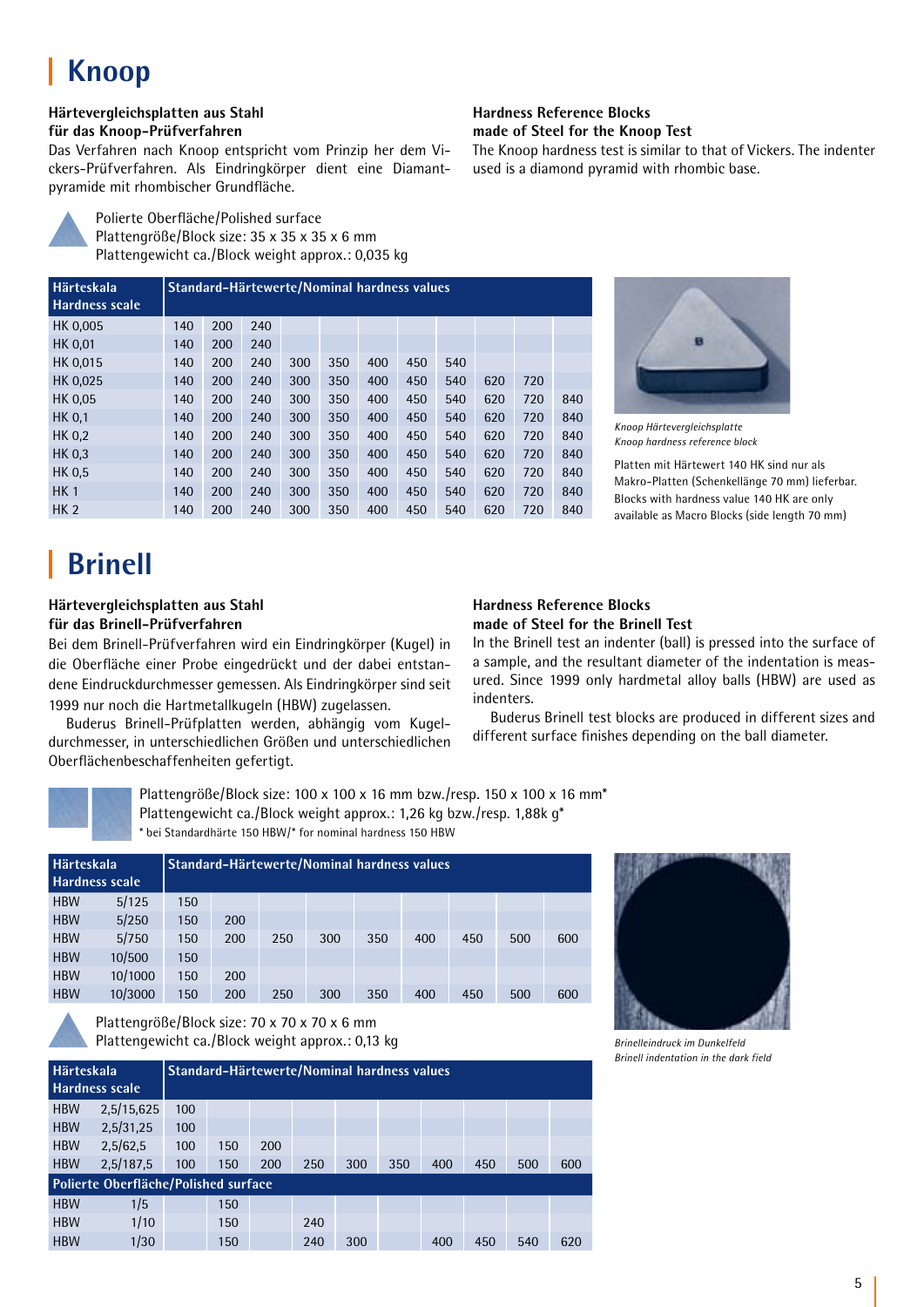# **Aluminium**

#### **Härtevergleichsplatten aus Aluminium**

Seit Jahren besteht Bedarf an "weichen" Platten. Mit Hilfe neuer Methoden der Werkstofftechnik ist es inzwischen möglich, normgerechte Härtevergleichsplatten aus Aluminium herzustellen. Lieferbar sind diese in den Standard-Härtewerten 60 HV30, 80 HV30 und 100 HV 30 und je nach Prüfverfahren in zwei unterschiedlichen Plattengrößen.

#### **Rockwell**

 Plattengröße/Block size: 75 x 75 x 16 mm Plattengewicht ca./Block weight approx.: 0,195 kg

| Härteskala<br><b>Hardness scale</b> |       | Standard-Härtewerte<br><b>Nominal hardness values</b> |    |    |
|-------------------------------------|-------|-------------------------------------------------------|----|----|
| <b>HRB</b>                          | (S/W) |                                                       | 37 | 60 |
| <b>HRE</b>                          | (S/W) | 67                                                    | 85 | 92 |
| <b>HRF</b>                          | (S/W) | 66                                                    | 84 | 90 |
| <b>HRH</b>                          | (S/W) | 93                                                    |    |    |
| <b>HRK</b>                          | (S/W) | 36                                                    | 61 | 72 |
| <b>HR15T</b>                        | (S/W) | 66                                                    | 76 | 80 |
| <b>HR30T</b>                        | (S/W) | 27                                                    | 48 | 56 |
| <b>HR45T</b>                        | (S/W) |                                                       | 20 | 34 |

#### **Brinell**

 Plattengröße/Block size: 150 x 100 x 16 mm Plattengewicht ca./Block weight approx.: 0,52 kg

| Härteskala | <b>Hardness scale</b> | Standard-Härtewerte<br><b>Nominal hardness values</b> |    |     |
|------------|-----------------------|-------------------------------------------------------|----|-----|
| <b>HBW</b> | 5/62,5                | 60                                                    | 80 |     |
| <b>HBW</b> | 5/125                 | 60                                                    | 80 | 100 |
| <b>HBW</b> | 5/250                 | 60                                                    | 80 | 100 |
| <b>HBW</b> | 10/250                | 60                                                    | 80 |     |
| <b>HBW</b> | 10/500                | 60                                                    | 80 | 100 |
| <b>HBW</b> | 10/1000               | 60                                                    | 80 | 100 |

#### **Hardness Reference Blocks made of Aluminium**

For several years there has been a need for "soft" blocks. Using new materials technology methods, it is now possible to produce hardness reference blocks made of aluminium. They are available in the nominal hardness values 60 HV30,80 HV30 and 100 HV 30 in two different block sizes depending on the test.

#### **Vickers**



 Polierte Oberfläche/Polished surface Plattengröße/Block size: 75 x 75 x 16 mm Plattengewicht ca./Block weight approx.: 0,195 kg

| <b>Härteskala</b><br><b>Hardness scale</b> |    | Standard-Härtewerte<br>Nominal hardness values |     |  |  |  |  |  |  |
|--------------------------------------------|----|------------------------------------------------|-----|--|--|--|--|--|--|
| HV <sub>1</sub>                            | 60 | 80                                             | 100 |  |  |  |  |  |  |
| HV <sub>2</sub>                            | 60 | 80                                             | 100 |  |  |  |  |  |  |
| HV <sub>3</sub>                            | 60 | 80                                             | 100 |  |  |  |  |  |  |
| HV <sub>5</sub>                            | 60 | 80                                             | 100 |  |  |  |  |  |  |
| <b>HV 10</b>                               | 60 | 80                                             | 100 |  |  |  |  |  |  |
| HV 20                                      | 60 | 80                                             | 100 |  |  |  |  |  |  |
| <b>HV30</b>                                | 60 | 80                                             | 100 |  |  |  |  |  |  |
| <b>HV 50</b>                               | 60 | 80                                             | 100 |  |  |  |  |  |  |
| HV 60                                      | 60 | 80                                             | 100 |  |  |  |  |  |  |

#### **Brinell**

 Plattengröße/Block size: 75 x 75 x 16 mm Plattengewicht ca./Block weight approx.: 0,195 kg

| <b>Härteskala</b> | Hardness scale |    | Standard-Härtewerte<br>Nominal hardness values |     |  |  |  |  |
|-------------------|----------------|----|------------------------------------------------|-----|--|--|--|--|
|                   | HBW 2,5/15,625 | 60 | 80                                             |     |  |  |  |  |
| <b>HBW</b>        | 2,5/31,25      | 60 | 80                                             | 100 |  |  |  |  |
| <b>HBW</b>        | 2.5/62.5       | 60 | 80                                             | 100 |  |  |  |  |

# **Martenshärte/Martens Hardness**

#### **Härtevergleichsplatten aus Stahl für das Martenshärte Prüfverfahren**

Die Martenshärte HM ist ein genormtes Verfahren der registrierenden Härteprüfung mit der Möglichkeit der Bestimmung weiterer Werkstoffkennwerte. Der Prüfvorgang erfolgt kraft- oder eindringtiefengesteuert mit einem Eindringkörper, der in den meisten Fällen ein Vickersdiamant ist. Anwendung findet dieses Verfahren insbesondere bei der Härteprüfung von dünnen, harten Schichten und Lacken.



Polierte Oberfläche/Polished surface

Plattengröße/Block size: 35 x 35 x 35 x 6 mm Plattengewicht ca./Block weight approx.: 0,035 kg

#### **Hardness Reference Blocks made of Steel for the Martens Hardness Test**

The hardness testing method Martens HM is a registrating method, which incorporates the possibility for the determination of further materials parameters according to existing standards. The test is carried out force or indentation depth controlled with an indenter, which is in most cases a diamond according to Vickers. The method is especially used for thin hard layers and coatings.

| Standard-Härtewerte Vickers Mikro/Martenshärte HM 0,05 bis HM 1<br>Nominal hardness values Vickers Micro/Martens-hardness HM 0,05 to HM 1 |                                    |        |            |  |  |  |  |  |  |
|-------------------------------------------------------------------------------------------------------------------------------------------|------------------------------------|--------|------------|--|--|--|--|--|--|
| 2500 N/mm2<br>5000 N/mm2<br>540 HV<br>240 HV                                                                                              |                                    |        |            |  |  |  |  |  |  |
| 300 HV                                                                                                                                    | 3000 N/mm2                         | 620 HV | 5600 N/mm2 |  |  |  |  |  |  |
| 400 HV                                                                                                                                    | 4000 N/mm2                         | 720 HV | 6200 N/mm2 |  |  |  |  |  |  |
| 450 HV                                                                                                                                    | 4400 N/mm2<br>7000 N/mm2<br>840 HV |        |            |  |  |  |  |  |  |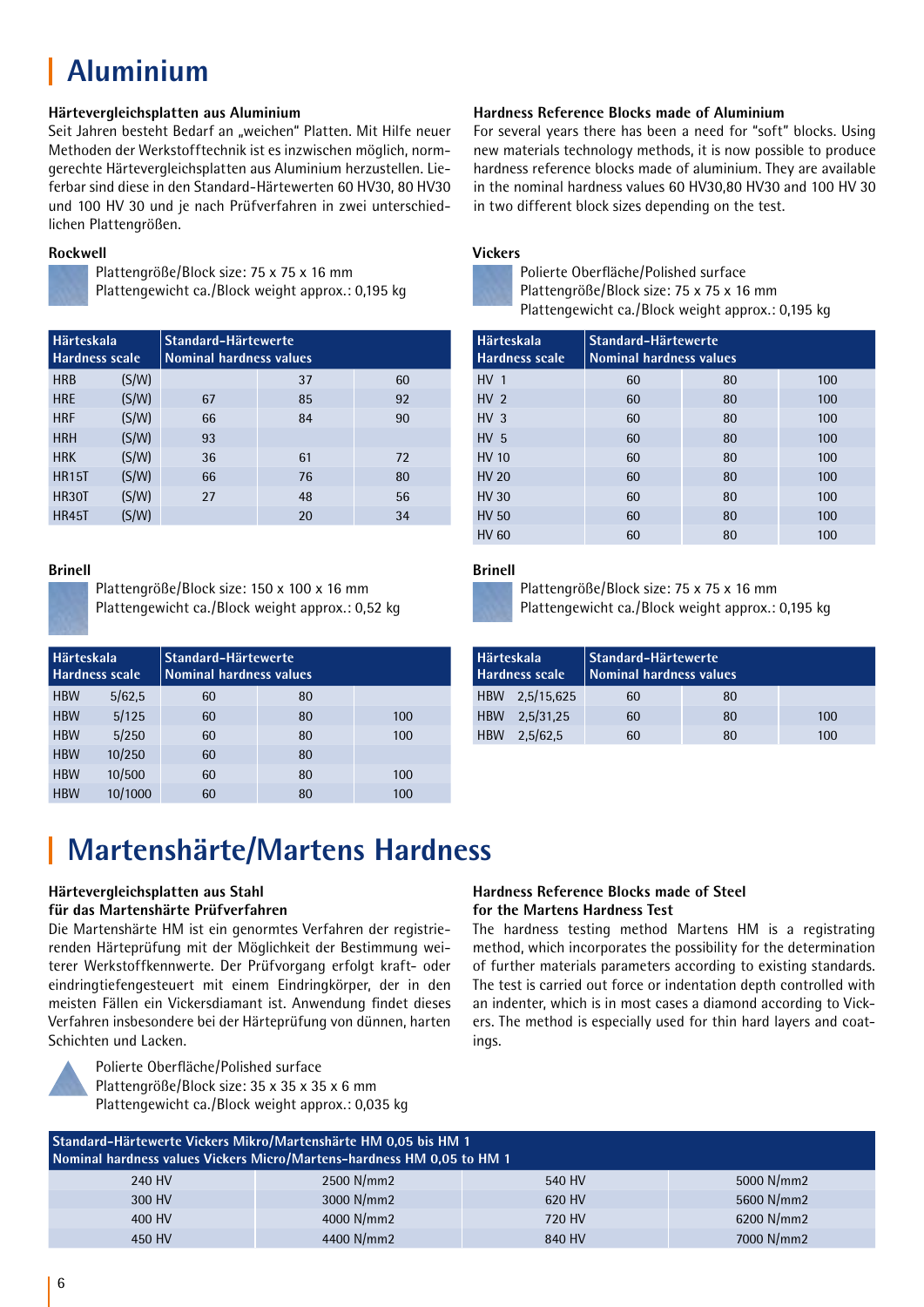# **Leebhärte/Leeb Hardness**

#### **Härtevergleichsplatten aus Stahl für die dynamische Rückprall-Härteprüfung**

Mit der mobilen Härteprüfung wird eine schnelle Prüfung vor Ort am Bauteil ermöglicht. Ein inzwischen weit verbreitetes und genormtes Verfahren hierfür ist die Rückprall-Härteprüfung (Verfahren nach Leeb), wobei die Härte des Werkstoffes indirekt über den Geschwindigkeitsverlust eines Schlagkörpers beim Aufprall auf das Prüfmaterial gemessen wird (HLD-/HLG-Wert).

Die Messwerte werden meistens in die gewohnten Härteskalen (Rockwell, Brinell, Vickers) umgewertet. Aufgrund der dynamischen Kraftaufbringung ist eine entsprechende Masse und Dicke der Härtevergleichsplatte erforderlich, um ein unerwünschtes Nachgeben oder Springen und damit eine Verfälschung der Prüfergebnisse zu verhindern. Verschiedene Schlaggeräte erfordern daher unterschiedliche Plattengrößen.

#### **Hardness Reference Blocks made out of Steel for the Rebound Test**

With the mobile hardness test a quick in situ measuring of a component is possible. A meanwhile wide spread and standardized method is the rebound hardness (leeb method), whereby the hardness of the material is tested indirectly via speed loss of the impact body when clashing on the component to be tested (HLD/ HLG value).

Usually the measured hardness values are transfered into the more common hardness scales like Rockwell, Brinell or Vickers. Due to the dynamic power impact a hardness reference block is demanded which has an adequate mass and thickness in order to avoid an unwelcome yielding or bounding that leads to wrong test results. Different impact instruments therefore require hardness reference blocks with different sizes.



 Polierte Oberflächen/Polished surfaces Plattengröße/Block size: Rd. 90 x 56 mm Plattengewicht ca./Block weight approx.: 2,79 kg

| <b>Härteskala</b><br><b>Hardness scale</b> |      | Standard-Härtewerte<br>Nominal hardness values |     |  |  |  |  |  |
|--------------------------------------------|------|------------------------------------------------|-----|--|--|--|--|--|
| HI D                                       | 470  | 660                                            | 780 |  |  |  |  |  |
| (HRC)                                      | (20) | (60)<br>(45)                                   |     |  |  |  |  |  |



 Polierte Oberflächen/Polished surfaces Plattengröße/Block size: Rd. 120 x 70 mm Plattengewicht ca./Block weight approx.: 6,2 kg *Leeb Härtevergleichsplatte* 

| Härteskala  <br><b>Hardness scale</b> | Standard-Härtewerte<br>Nominal hardness values |      |      |
|---------------------------------------|------------------------------------------------|------|------|
| $HI$ G                                | 480                                            | 570  | 670  |
| (HRC)                                 | (20)                                           | (37) | (52) |



*Leeb hardness reference block*

# **Zusätzliche Informationen/Additional Informations**

Buderus-Härtevergleichsplatten werden mit einem amtlichen Kalibrierschein (DKD) des Materialprüfungsamtes Nordrhein-Westfalen (MPA NRW) geliefert. Der Verkauf an Endverbraucher erfolgt nur durch Hersteller und Vertreiber von Härteprüfmaschinen und Servicebetriebe.

Auf jeder Platte werden der bei der Kalibrierung ermittelte Härtewert, die Härteskala, eine Registriernummer sowie der Monat und das Jahr der Kalibrierung eingraviert.

Die Prüffläche jeder Platte ist mit einem "B" als Herstellerkennzeichen und zusätzlich bei Vickers-, Knoop- und Brinell-Platten mit einem durch einen Kreis markierten Kontrolleindruck versehen. Auf Wunsch kann ferner auf Brinell-Platten (Quadrat/Rechteck) und Rockwell-Platten (Quadrat) ein Raster aufgebracht werden.

Für Rückfragen und zusätzliche Informationen stehen Ihnen die zuständigen Mitarbeiter von Buderus Edelstahl und des Materialprüfungsamtes Nordrhein-Westfalen jederzeit gerne zur Verfügung.

**Sonderplatten, Platten mit Werkszertifikat sowie unkalibrierte Platten auf Anfrage.**

Buderus hardness reference blocks are supplied with an official calibration certificate (DKD) of the materials testing institute of Nordrhein-Westfalen (MPA NRW). The distribution to the end consumers is done only by the producers and distributors of hardness testing machines and service centres.

The hardness determined on calibration, the hardness scale, a registration number and the month and year of calibration are engraved on each block.

The test surface of each block is supplied with a "B" as the manufacturers' mark and additionally with a monitoring indentation marked with a circle for Vickers, Knoop and Brinell blocks. On request a screen on Brinell blocks (square/rectangular) and Rockwell blocks (square) can also be applied.

The employees responsible at Buderus Edelstahl and at the materials testing institute of Nordrhein-Westfalen will be pleased to respond to any enquiries and provide additional information at any time.

**Special blocks, blocks with mill certificate and uncalibrated blocks on request.**